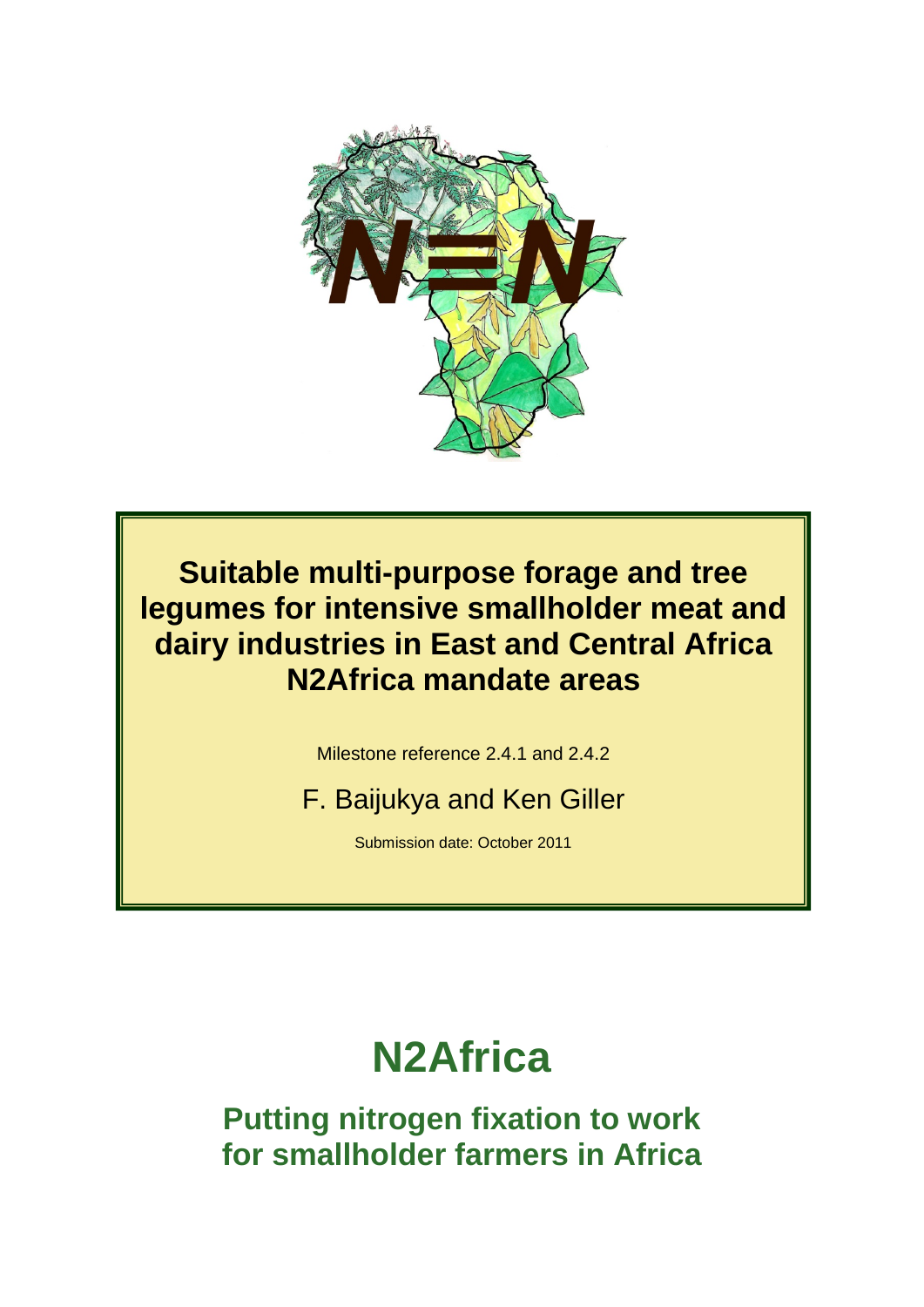

N2Africa is a project funded by The Bill & Melinda Gates Foundation by a grant to Plant Production Systems, Wageningen University who lead the project together with CIAT-TSBF, IITA and many partners in the Democratic Republic of Congo, Ghana, Kenya, Malawi, Mozambique, Nigeria, Rwanda and Zimbabwe.

Email: [n2africa.office@wur.nl](mailto:n2africa.office@wur.nl)<br>Internet: www.N2Africa.org [www.N2Africa.org](http://www.n2africa.org/)

Authors of this report and contact details

Name: F.P. Baijukya **Partner acronym: TSBF-CIAT** Address: P.O. Box 823-00621, Nairobi, Kenya E-mail: f.baijukya@cgiar.org

Name: Ken Giller **Partner acronym: WU** Address: Plant Production Systems, P.O. Box 430, 6700 AK, Wageningen, The Netherlands E-mail: ken.giller@wur.nl

If you want to cite a report that originally was meant for use within the project only, please make sure you are allowed to disseminate or cite this report. If so, please cite as follows:

Baijukya, F.P. and Giller. K.E., 2011. Potential multi-purpose forage and tree legumes for intensive smallholder meat and dairy industries in N2Africa mandate sum allews as experience areas: www.N2Africa.org 12 pp.



Disclaimer:

This publication has been funded by the Bill & Melinda Gates Foundation through a grant to Wageningen University entitled "Putting nitrogen fixation to work for smallholder farmers in Africa". Its content does not represent the official position of Bill & Melinda Gates Foundation, Wageningen University or any of the other partner organisations within the project and is entirely the responsibility of the authors.

This information in this document is provided as it is and no guarantee or warranty is given that the information is fit for any particular purpose. The user thereof uses the information at their own sole risk and liability.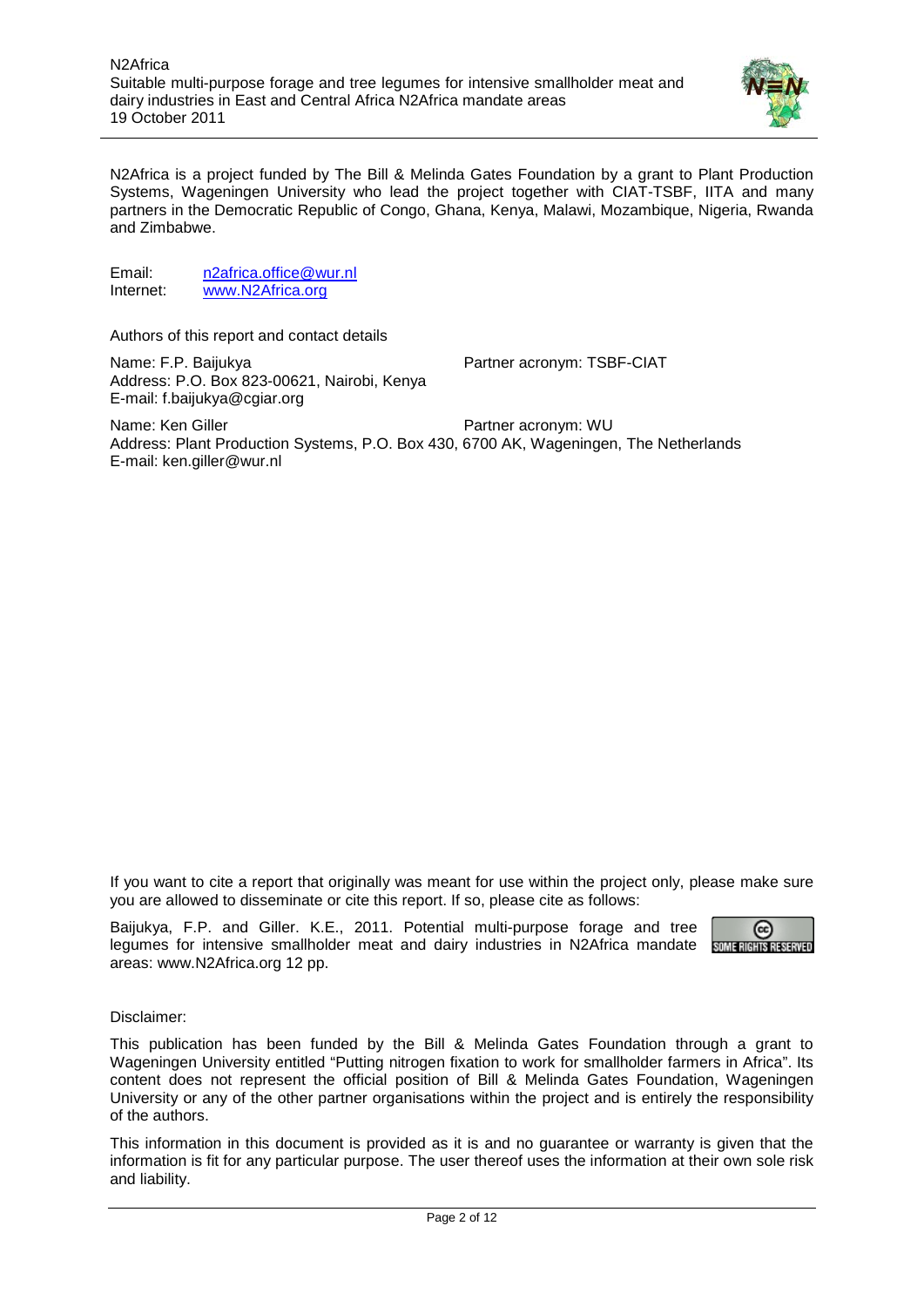

# **Table of contents**

| 1            |                                                                                 |
|--------------|---------------------------------------------------------------------------------|
| $\mathbf{2}$ | Intensive smallholder dairy and meat production in East and Central Africa      |
| 3            | Suitable multipurpose tree and forage legumes in N2Africa mandate areas in East |
|              |                                                                                 |
|              | 3.2 Selected multipurpose tree and forage legumes for testing with farmers  8   |
| 4            |                                                                                 |
|              |                                                                                 |
|              |                                                                                 |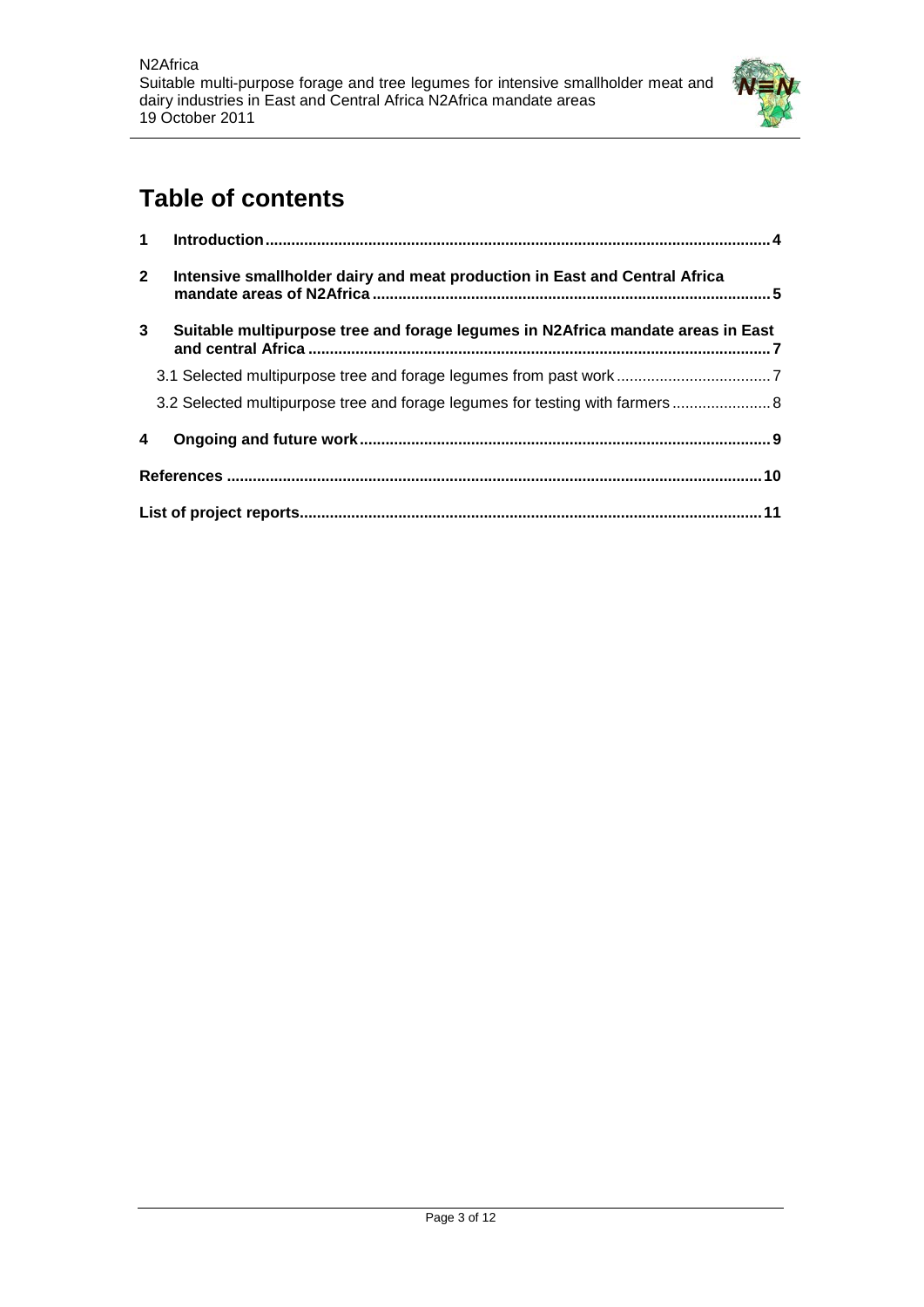

## <span id="page-3-0"></span>**1 Introduction**

The recurrent scarcity of grazing materials especially during the dry season and decreasing land size per farming family due to the high population pressure, has led to the recommendation of forage and tree legumes as the ideal forages in African smallholder farming systems. This is largely because of their high productivity and quality per unit area, providing small-scale farmers with (a) immediate feeding material for the livestock especially in a zero-grazing system and (b) surplus material which can be conserved in the form of hay or silage for dry season feeding. The role played by forage and tree legumes as a feed is also emphasized because of their high protein content (making animals to produce more meat and milk) and the fact that they fix atmospheric nitrogen into the systems when growing, improve soils fertility through litter fall and provide other environmental services including soil erosion control, soil moisture conservation and carbon sequestration (Wambugu *et al*., 2006; Niang *et al*., 1996).

Despite research that has continued with varied intensity for about 4 decades now, forage legumes are making little contribution to agriculture (Apollo, 2006), the reason being that most work was done on research stations with little resemblance to farmer conditions. However, there are presently many productive forage and tree legumes with strong biological nitrogen fixation (BNF) efficiency available from local and international research institutes within and outside Africa that are ready for deployment to smallholder farmers. N2Africa is seeking to provide farmers with the best available forage and tree legume germplasm with proven BNF and environmental adaptation with special focus to areas with intensive milk or meat production. This report fulfills milestones 2.4.1 "at least 6 tree legumes and forage legume species with proven high BNF potential identified across the impact zones" and 2.4.2 "sufficient planting materials are available for at least 2 multipurpose tree legumes and 4 forage legumes with high BNF capacity. However, the information provided in this report is limited to East and Central Africa zone where the work has started. The information from west and Southern Africa will be provided in a separate report as soon as the work is completed in these hubs.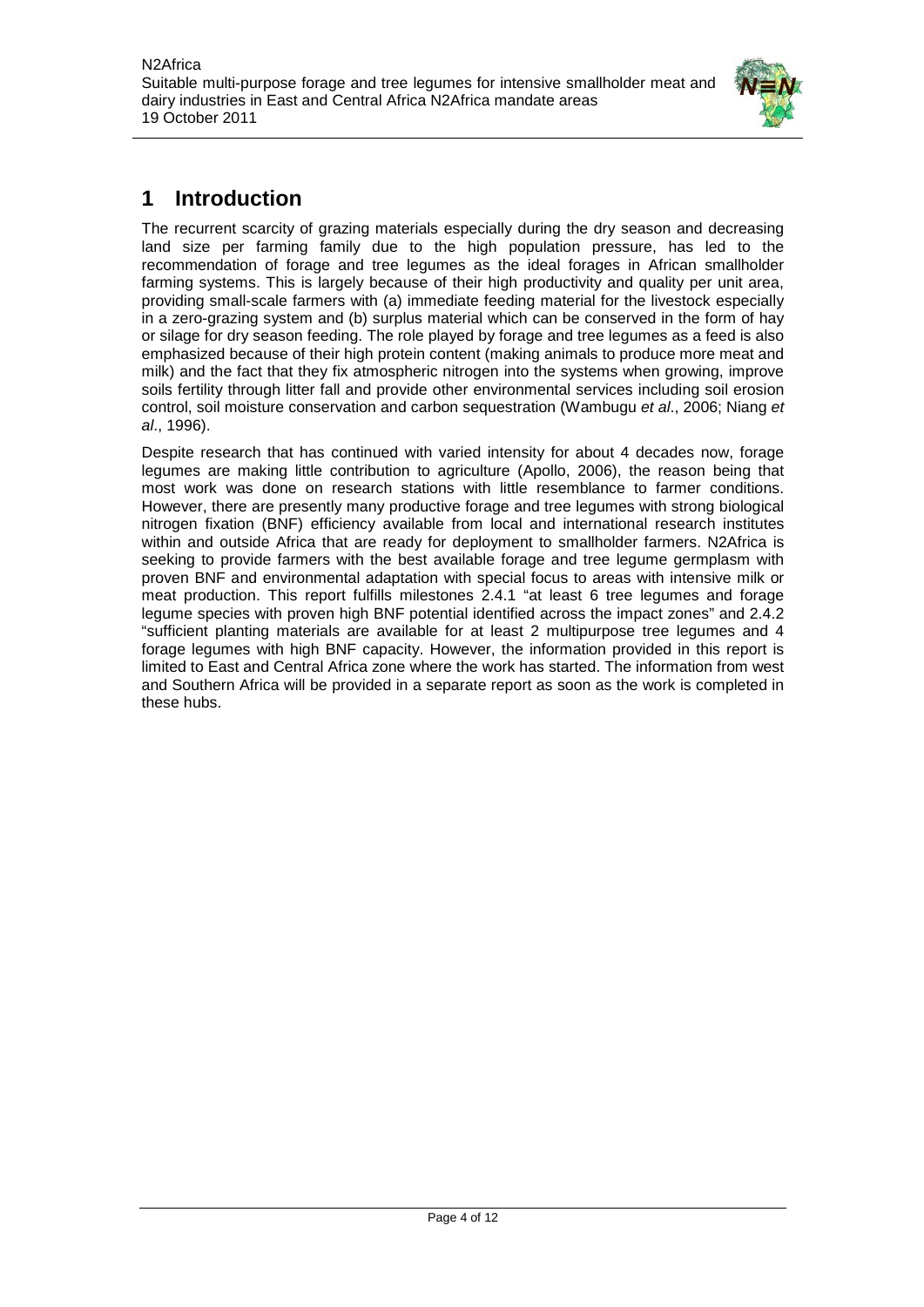

## <span id="page-4-0"></span>**2 Intensive smallholder dairy and meat production in East and Central Africa mandate areas of N2Africa**

In East and Central Africa, smallholder diary and meat production systems are found in the highly populated areas, including the N2Africa mandate areas (Figure 1)**.** The area has a large range of agro-climatic zones varying from warm and wet medium-altitude areas (1,150 -1,600 m) in Nyanza and Western provinces in Kenya to cool and wet medium-altitude areas (1600 - 2400 m) in highlands of Rwanda and South Kivu, DR Congo (Table 1). Rainfall regimes also vary from the semi-arid (> 800 mm /year) in areas around Lake Victoria to humid (< 2000 mm/ year) in the highlands of Rwanda and



*Figure1: Location of N2Africa mandate areas in East and Central Africa* 

*Table 1. Smallholder dairy and meat production systems and major climatic zones in N2Africa mandate area in East and Central Africa*

| <b>Production system</b><br><b>Major</b><br>product<br>or<br>purpose     | <b>Agro-Climatic</b><br>zone | <b>Altitude</b><br>(masl) | Rainfall<br>(mm)     | <b>Major</b><br>production<br>mandate areas                |  |  |
|--------------------------------------------------------------------------|------------------------------|---------------------------|----------------------|------------------------------------------------------------|--|--|
|                                                                          |                              | Kenya                     |                      |                                                            |  |  |
| 1. Smallholder<br>intensive rural dairy-<br>meat-draught,<br>manure      | Humid to Semi<br>humid       | 1350-1600                 | 1500-2000            | Kakamega, Mumias,<br>Bungoma, Migori, Teso<br><b>North</b> |  |  |
| 2. Smallholder semi<br>intensive rural dairy-<br>meat-draught-<br>manure | Humid<br>to<br>Transitional  | 1150-1350                 | 750-1200             | Kisumu West, Bondo,<br>Siaya, Bumala,<br>Mumula, Busia     |  |  |
| Rwanda                                                                   |                              |                           |                      |                                                            |  |  |
| 1. Smallholder<br>intensive rural dairy-<br>meat, manure                 | Humid                        | 1600-2400                 | 1800-<br>$<$ 2000    | Gakenke, Burera                                            |  |  |
| 2. Smallholder semi-<br>intensive dairy,<br>meat, manure                 | Humid to Semi-<br>humid      | 1500-1700                 | 1200-1800            | Kamonyi, Bugesera,<br>Kayonza                              |  |  |
| <b>DR Congo</b>                                                          |                              |                           |                      |                                                            |  |  |
| 1. Smallholder semi-<br>intensive rural dairy-<br>meat, manure           | Humid                        | 1500-1800                 | 1800-<br>$<$ 2000    | Bugorhe, Karehe,<br>Birava, Murhesa                        |  |  |
| 2. Smallholder semi-<br>intensive rural dairy-<br>meat, manure           | Humid                        | 1400-2000                 | $1500 -$<br>$<$ 2000 | Muramba,<br>Ikoma,<br>Mumosho                              |  |  |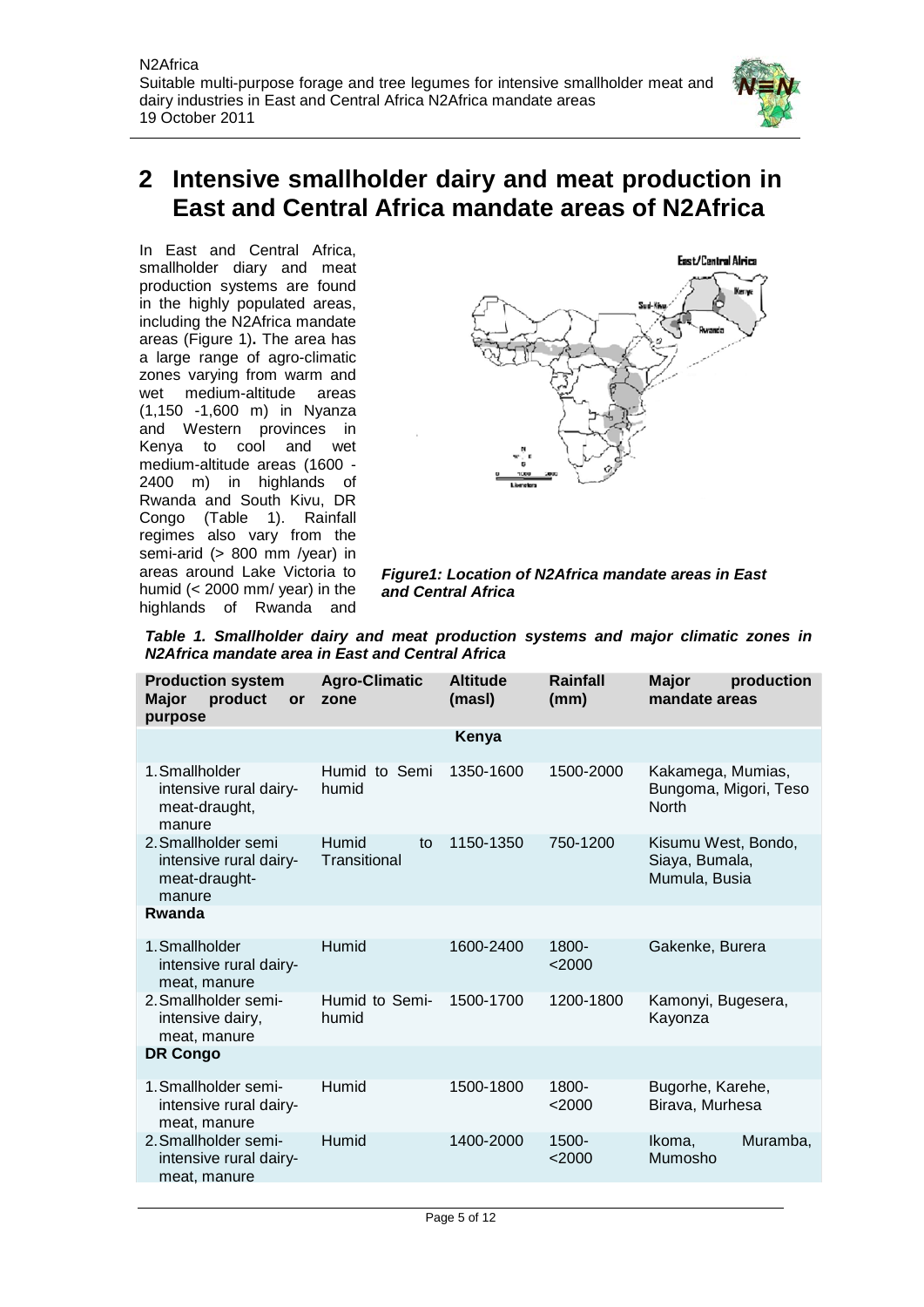

South Kivu. Farmers practice intensive farming predominantly mixed crop-livestock systems, where crops like maize, beans, cassava, sweet potatoes and various vegetable and fruits are grown in combinations with fodder for livestock usually Napier grass (*Pennisetum purpureum*) and cash crops including coffee, bananas and tea is found in the highlands at around 1500 m. The relatively high altitude and cool climate of much of the highlands affect forage choice since 1500 meters, under local conditions, is about the upper limit for many tropical forages. In these farming systems, livestock especially cattle, small ruminants (goat and sheep) and mono-gastric animals (pig, rabbit and guinea pig) play a vital role of maintaining farm productivity through provision of manure, a key input for soil fertility management.

Land holdings are usually small (on average 1 ha or less) and livestock production is based on grazing the animals in fallow and crop land after harvest, a few available pastures and on cut and carry in case of zero grazed dairy cows and goats. The major constraint to the development of livestock sector in these areas is poor nutrition, arising from low quality and low productivity of fodder resources as well as lack of diversity of the existing fodder species. One way of improving livestock productivity is to increase the availability of quality forages by providing farmers with high yielding fodder legumes and trees adapted to different agroecologies.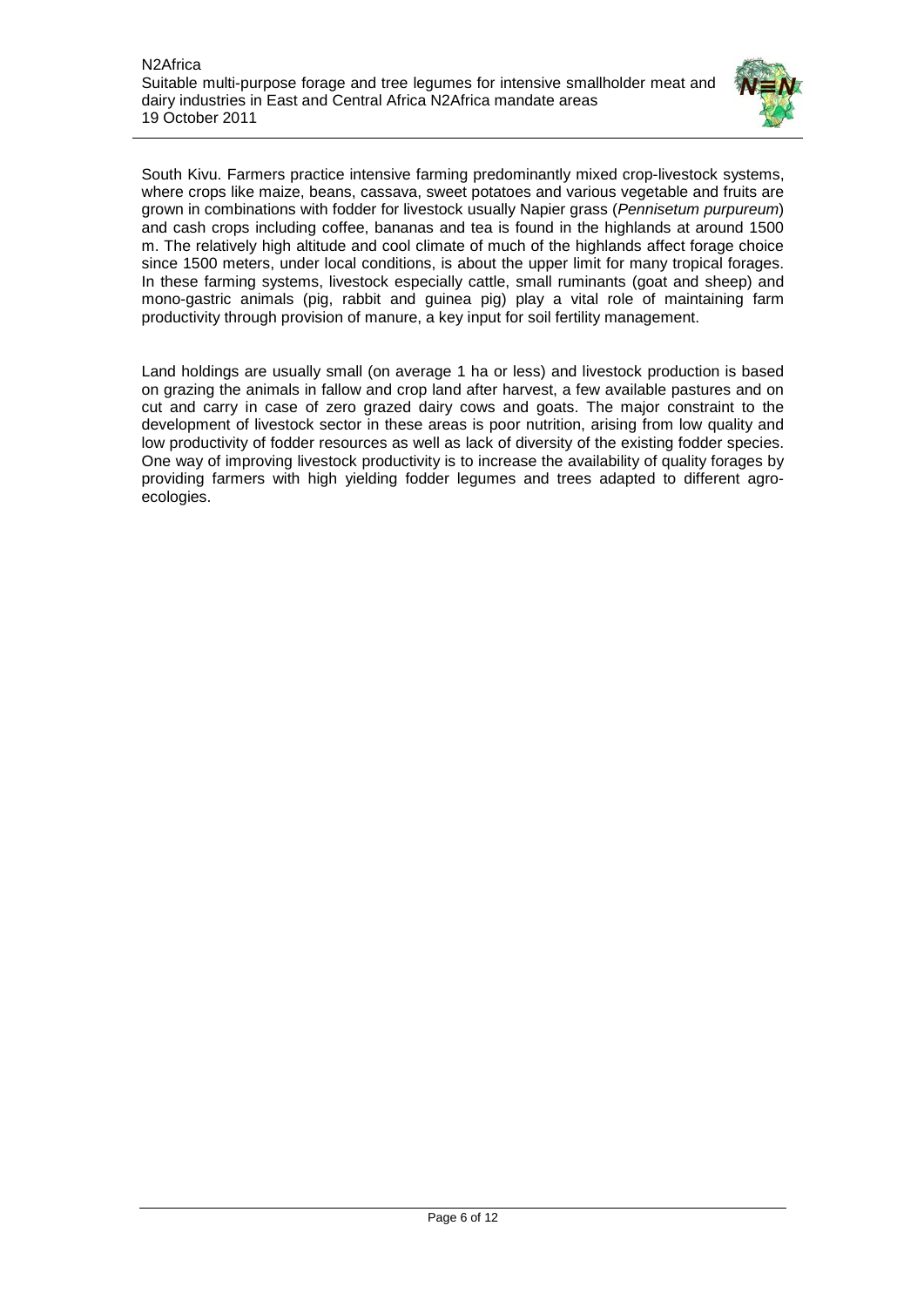

## <span id="page-6-0"></span>**3 Suitable multipurpose tree and forage legumes in N2Africa mandate areas in East and central Africa**

### <span id="page-6-1"></span>**3.1 Selected multipurpose tree and forage legumes from past work**

A list of suitable forage and tree legumes adapted to various N2Africa mandate areas in East and Central Africa (Table 2) was compiled from reports of past and ongoing work including the CIAT–Tropical forage legume program, the World Agroforestry Centre (ICRAF), the legume research network in Kenya implemented under leadership of Kenya Agricultural Research Institute (KARI), the Rwanda Animal Resource Development Authority and from consultation with experts in the region. The legume species included in the list are reported to be well adapted to the prevailing local conditions (soils and climate). In addition they are known have high biomass production, high protein content and have high dry matter intake when fed to animals. Other characteristics include provision of fuel and staking (tree/shrub legumes) and good in controlling soil erosion.

| Zone                        | <b>Tree/shrub legumes</b> | <b>Herbaceous legumes</b>             | <b>Reference</b>        |
|-----------------------------|---------------------------|---------------------------------------|-------------------------|
| <b>Elevation</b>            |                           |                                       |                         |
| <b>Annual Precipitation</b> |                           |                                       |                         |
| Cool and wet                | Calliandra calothyrsus    | Macroptilium bracteatum               | Katunga Dieudonne',     |
| Medium to high              | Leucaena diversifolia     | Desmodium spp.                        | 2011 (person comm.)     |
| altitude areas              | Leucaena pallida          | Desmanthus virgatus,                  | Mupenzi et al., 2008;   |
| 1850-2400 m                 | Acasia koaia              | Lupinus angustifolius,                | Wambugu et al., 2006;   |
| 1000-2500 mm                | Acacia koa                | Lupinus alba                          | Apollo, 2006; Niang,    |
|                             | Acacia melanoxylon        | Lablab purpureus                      | 2006; Mureithi, et al., |
|                             | Acacia mearnsii           | Vicia villosa-dasycarpa               | 2003; Niang, 1996.      |
|                             | Mimosa scabrella          | Stylosanthes spp.                     |                         |
|                             | Chamaecytisus palmensis   | Medicago sativa                       |                         |
|                             | Alnus acuminata           | Neonotonia wightii                    |                         |
|                             | Hagenia abyssinica        | Glycine javanica<br>Clitoria ternatea |                         |
|                             |                           | Centrosema molle                      |                         |
|                             |                           | Vigna unguiculata                     |                         |
| Warm and wet                | Calliandra calothyrsus    | Macroptilium bracteatum               | Barongo, 2008;          |
| medium altitude areas       | Lucaena diversifolia      | Macroptilium atropurpureum            | Mupenzi et al., 2008;   |
| 1200-1850                   | Lucaena pallida           | Desmodium spp.                        | Wambugu et al., 2006;   |
| 1000-2500 mm                | Leucaena leucocephala     | Desmanthus virgatus,                  | Apollo, 2006; Niang,    |
|                             | Leucaena trichandra       | Lupinus angustifolius,                | 2006:                   |
|                             | L. collinsii              | Vicia villosa-dasycarpa               | Mureithi, et al., 2003. |
|                             | Desmodium velutinum       | Stylosanthes spp.                     |                         |
|                             | Cratylia argentea         | Canavaria ensiformis                  |                         |
|                             | Sesbania sesban           | Canavalia brasiliensis                |                         |
|                             | Gliricidia sepium         | Vigna unguiculata                     |                         |
|                             | Sesbania grandiflora      | Neonotonia wightii                    |                         |
|                             |                           | Mucuna pruriens                       |                         |
|                             |                           | Lablab purpureus                      |                         |
|                             |                           | Centrosema pubescens                  |                         |
|                             |                           |                                       |                         |

#### **Table 2: Suitable forage and tree legumes for smallholder systems N2Africa mandate areas in East and Central Africa**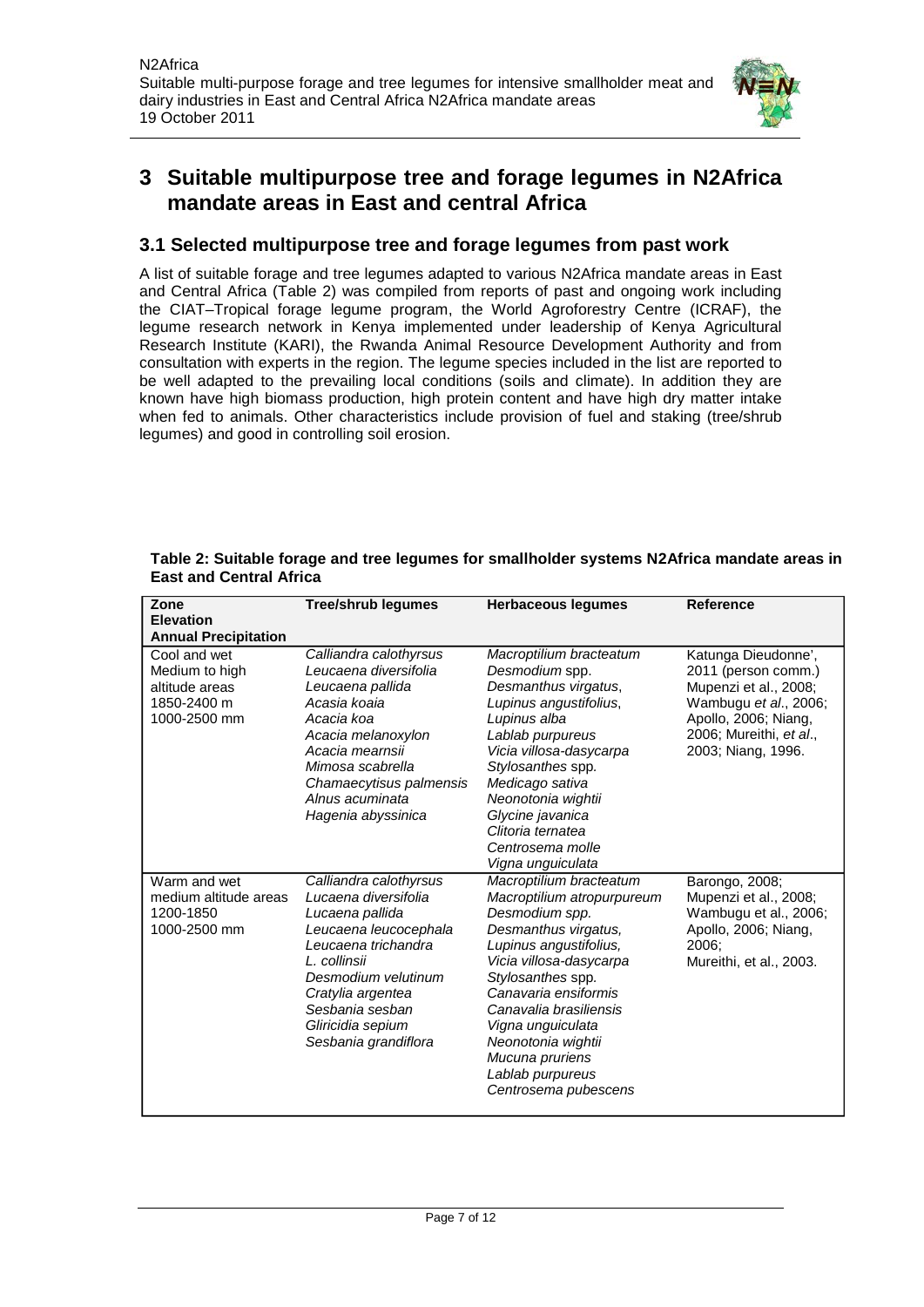

#### <span id="page-7-0"></span>**3.2 Selected multipurpose tree and forage legumes for testing with farmers**

From a long list of suitable fodder and tree legumes above, only a few could be selected for further evaluation with farmers in N2Africa sites. The choice has largely depended on the availability of seeds to kick start the activity, ease of establishment, the potential to provide quality fodder to different types of animals and possibilities of "easy" fit into the prevailing farming systems.

## **Selected legumes per country include:**

#### **Kenya**

Three tree legumes, *Calliandra callothyrsus*, *Leucaena trichandra* and Leucaena collinsii and 10 herbaceous forage legumes *Macroptilium bracteatum* cv. Burgundy bean, *Desmodium uncinatum* cv. Silverleaf, *Desmodium intortum* cv. Greenleaf , *Desmanthus virgatus*, *Lupinus angustifolius*, *Vicia dasycarpa*, *Canavalia brasiliensis*, *Lablab purpureus*, *Cratylia argentea*, *Clitoria ternatea*, as well as forage grasses of the genus *Brachiaria*)

#### **Rwanda**

Four tree forage legumes namely *Acacia koa, Mimosa scabrella, Calliandra calothyrsus* and *Leucaena diversifolia* and 6 herbaceous forage legumes *Macroptilium bracteatum* cv. Burgundy bean, *Desmodium uncinatum* cv. Silverleaf, *Desmodium intortum* cv. Greenleaf , *Desmanthus virgatus*, *Lupinus angustifolius*, *Vicia dasycarpa*.

#### **DR Congo**

Three shrub/ tree legumes namely; *Calliandra calothyrsus*; *Leucaena diversifolia* and *Flemingia macrophylla* and 4 herbaceous legumes: *Stylosanthes guianensis* (CIAT 11995 and cv. Cook), *Canavalia brasiliensis, Desmodium intortum, Desmodium uncinatum*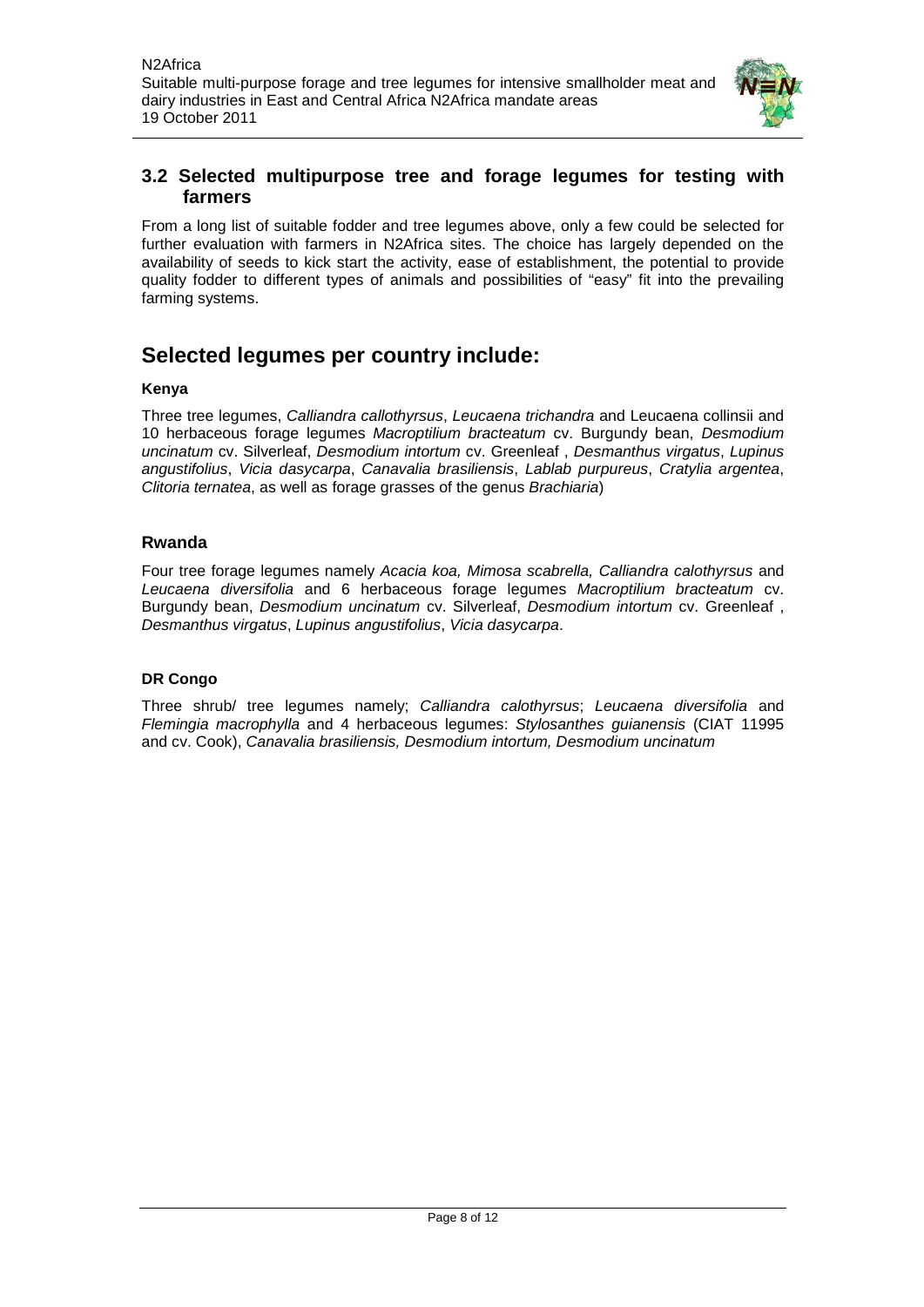

## <span id="page-8-0"></span>**4 Ongoing and future work**

For all countries, several accessions of these species (except the tree legumes) were obtained in small quantities from Kenya (KARI-Kakamega), Australia, Colombia and Nicaragua and are undergoing seed bulking at KARI-Kakamega (Kenya); ISAR Nyagatare (Rwanda) and at several sites Tubimbi, Kamanyola and Nyangezi (DR Congo). Seed bulking is coordinated by CIAT–Tropical forage legume program in partnership with N2Afria and the local research centres namely KARI-Kakamega, ISAR Nyagatare and INERA- Mulungu for Kenya, Rwanda and RDC respectively.

In Rwanda and DR Congo, the established plots are used for assessing agro-ecological adaptation under regular cutting and the herbage (i.e., forage biomass) used by farmers in the area to test acceptability by livestock and appreciation by farmers. Plots established at Kakamega are left solely for seed bulking.

On-farm activities are expected to start during 2012 long rain season where farmers in selected action sites will be provide with seeds to establish some plots. This will be closely followed by monitoring of performance and BNF of test legumes. In DR Congo however, some farmers have already established some plots of tree/shrubs and monitoring work will start by December this year.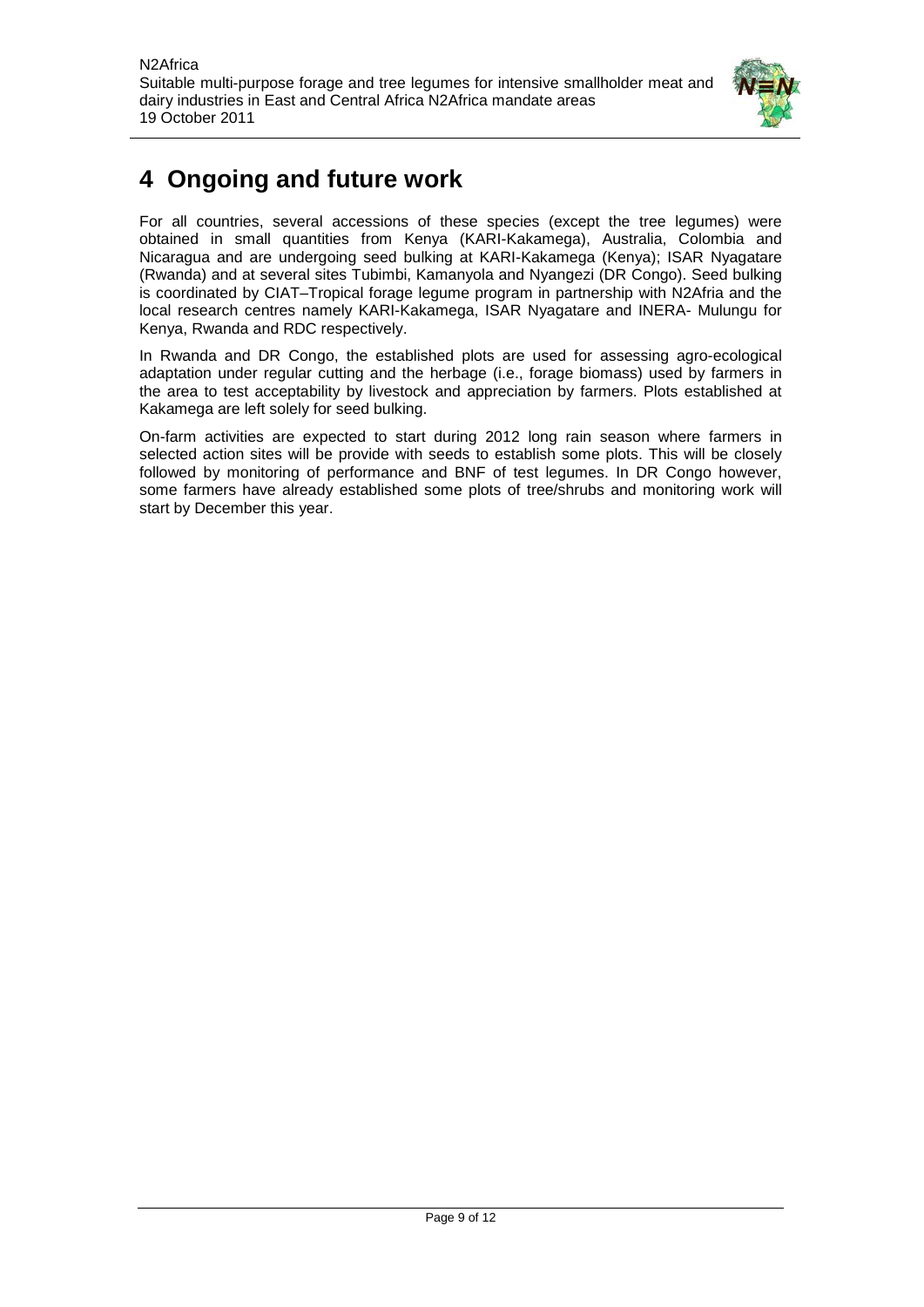

## <span id="page-9-0"></span>**References**

Apollo, B. Orodho, 2006. Intensive forage production for smallholder dairying in East Africa. http:/www.fao.org/ag/AGP/AGP/doc/Nerpub/eastafrica\_org

Barongo, M. Angelique, 2008. Forage Management. Rwanda Animal Resource Development Authority, Kigali, Rwanda, pp 12.

Mupenzi, M., E. Karenzi., T. Kanani and A. Lussa Burasa, 2009. Uses of supplement levels of *Stylosanthes scabra* (Stylo) leaf meal on milk yield of Ankole cows. International Journal for Research into Sustainable Agriculture, 21, 5.

Mureithi,J.G., C.K.K Gachene, and J.W. Wamuongo., 2003. Legume Cover Crop Research in Kenya: experience of the legume research network project. Highlights of phase 1 research activities (1994-2000). KARI Technical Note Series No 12, December, 2003. Nairobi, Kenya.

Niang, A., I. Ugiziwe, E. Styger and A. Gahamanyi, 1996. Forage potential of eight woody species: Intake and growth rates of local young goats in the highland of Rwanda. Agroforestry Systems 34: 171-178.

Niang, A., E. Styger, A. Gahamanyi, D. Hoekstra and R. Coe, 2006. Fodder quality improvement through contour planting of legume-shrub/grass mixtures in cropland of Rwanda Highlands. Agro-forestry Systems 39: 268-276.

Wambugu, C., S. Franzel, J. Cordero and J. Stewart, 2006. Fodder Shrubs for Dairy Farmers in East Africa: making extension decision and putting them into practices. World Agroforestry Centre Nairobi, Kenya and Oxford Forestry Institute, Oxford, UK. 196 pp.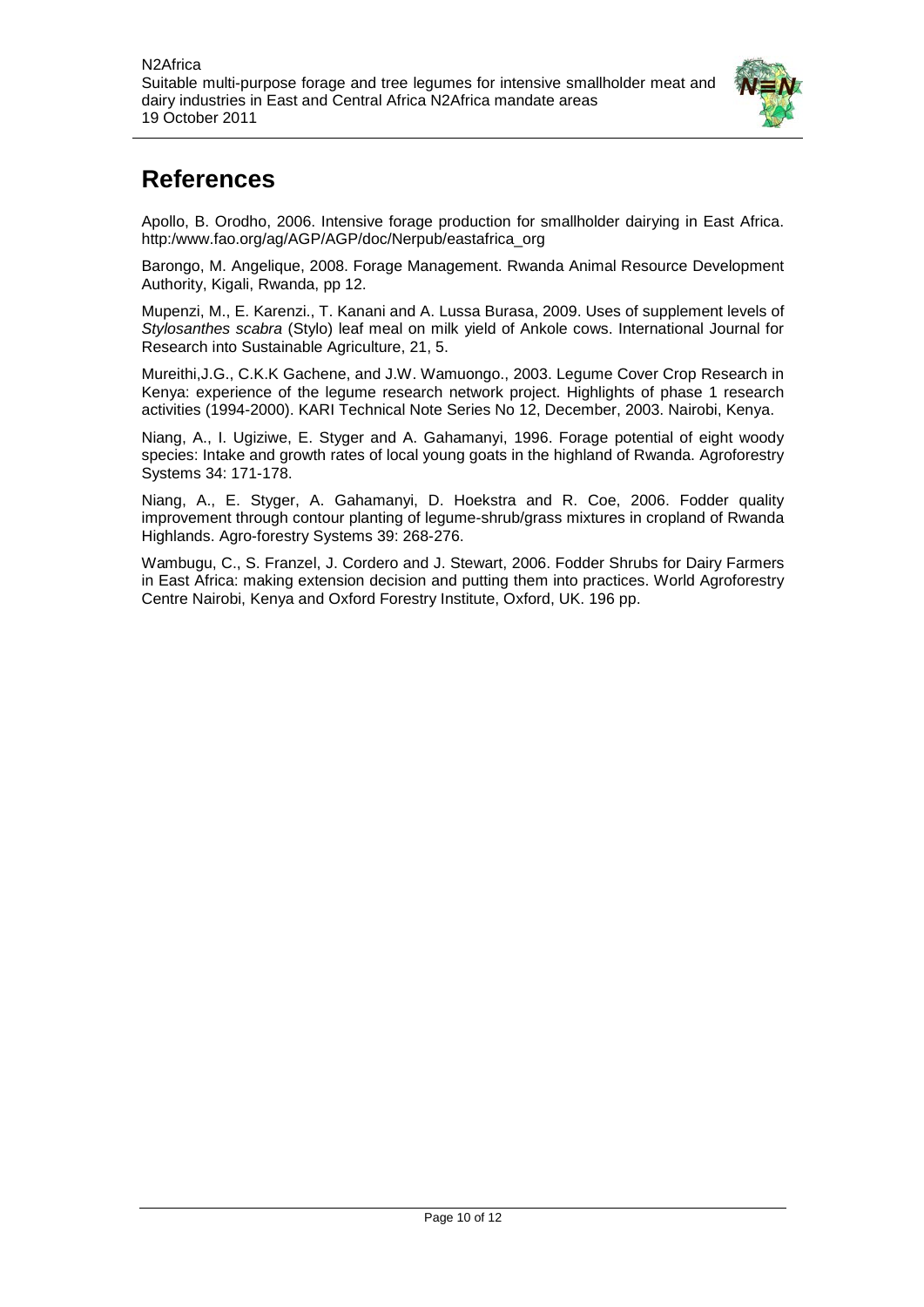

# <span id="page-10-0"></span>**List of project reports**

- 1. N2Africa Steering Committee Terms of Reference
- 2. Policy on advanced training grants
- 3. Rhizobia Strain Isolation and Characterisation Protocol
- 4. Detailed country-by-country access plan for P and other agro-minerals
- 5. Workshop Report: Training of Master Trainers on Legume and Inoculant Technologies (Kisumu Hotel, Kisumu, Kenya-24-28 May 2010)
- 6. Plans for interaction with the Tropical Legumes II project (TLII) and for seed increase on a country-by-country basis
- 7. Implementation Plan for collaboration between N2Africa and the Soil Health and Market Access Programs of the Alliance for a Green Revolution in Africa (AGRA) plan
- 8. General approaches and country specific dissemination plans
- 9. Selected soybeans, common beans, cowpeas and groundnuts varieties with proven high BNF potential and sufficient seed availability in target impact zones of N2Africa Project
- 10. Project launch and workshop report
- 11. Advancing technical skills in rhizobiology: training report
- 12. Characterisation of the impact zones and mandate areas in the N2Africa project
- 13. Production and use of Rhizobial inoculants in Africa
- 18. Adaptive research in N2Africa impact zones: Principles, guidelines and implemented research campaigns
- 19. Quality assurance (QA) protocols based on African capacities and international existing standards developed
- 20. Collection and maintenance of elite rhizobial strains
- 21. MSc and PhD status report
- 22. Production of seed for local distribution by farming communities engaged in the project
- 23. A report documenting the involvement of women in at least 50% of all farmer-related activities
- 24. Participatory development of indicators for monitoring and evaluating progress with project activities and their impact
- 25. Suitable multi-purpose forage and tree legumes for intensive smallholder meat and dairy industries in East and Central Africa N2Africa mandate areas